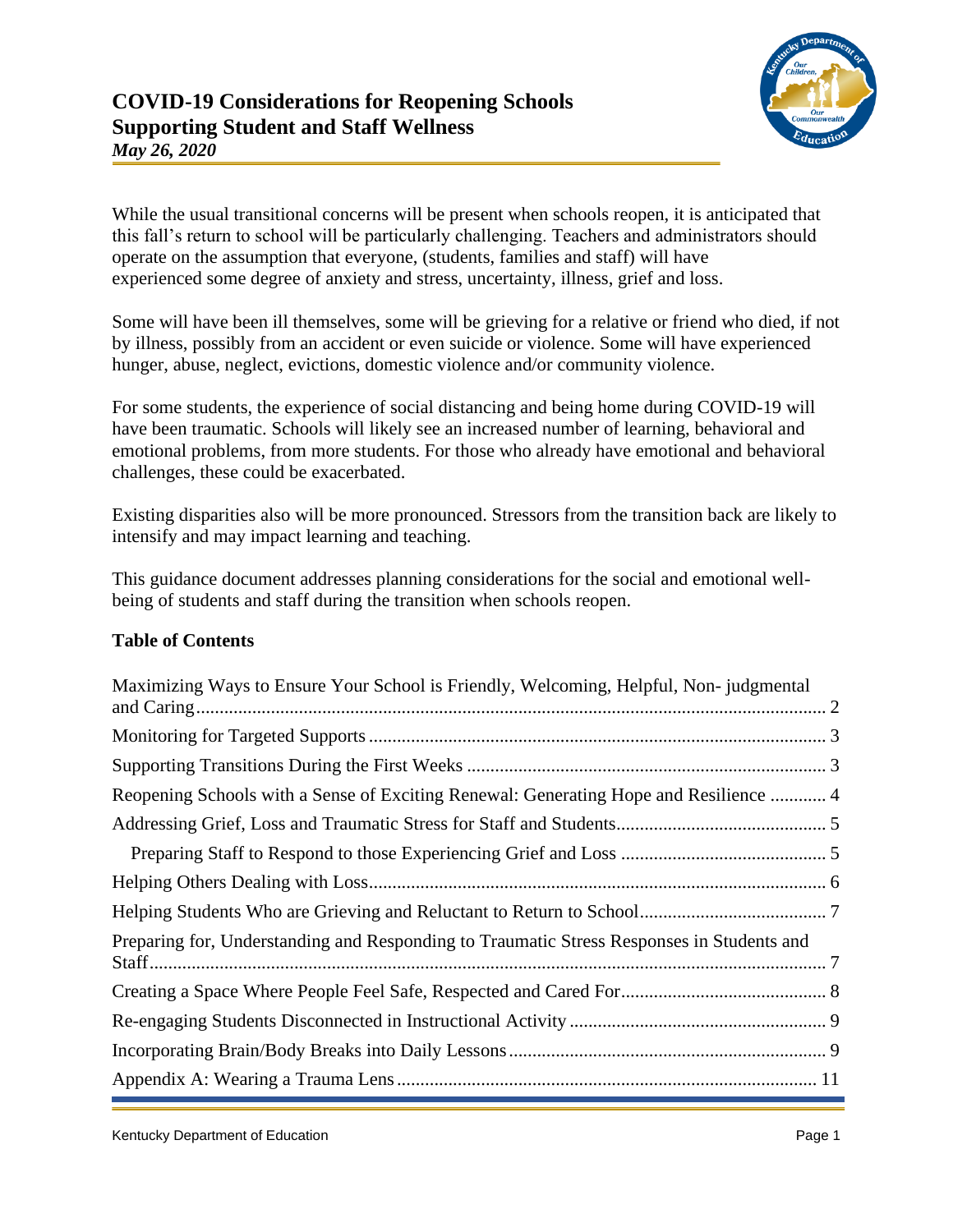## <span id="page-1-0"></span>**Maximizing Ways to Ensure Your School is Friendly, Welcoming, Helpful, Nonjudgmental and Caring**

Each initial and subsequent encounter between school staff and students and families presents an opportunity for welcoming our school community (staff, students, families and other stakeholders) and providing support. The following includes considerations for school districts when working toward this:

- **Promote psychological safety.** All the basic tenets of creating psychological safety, a positive culture and trauma-responsive schools will be even more important. Maintaining a trauma-informed approach is critical. Troublesome behaviors are attempts to cope with a feeling of being overwhelmed and should not be punished, but rather understood and addressed in context with compassion and understanding. Utilize the trauma lens (see Appendix A) to understand the range of reactions. When we see student misbehavior, we need to ask what happened (or what is happening) to them vs. what is wrong with them, and then ask what is *strong* with them.
- **Acknowledge what happened and who is not there.** Students or staff members might be struggling because of someone who is missing from their lives. They may not be there because of a transition to middle or high school, graduating, moving to a different school, or unfortunately, because they have passed away. Acknowledge any loss of life that could affect students or your school community. Also acknowledge opportunities, activities or celebrations that might have been lost because of the pandemic.
- **Rapidly identify students who are not successfully transitioning back to school.** To address school readjustment concerns, transition planning should focus on preparing school staff to implement early warning and response procedures that:
	- o **Quickly identify any student, family or staff having problems.** They may be more withdrawn, more anxious or depressed, or exhibit some other indicator that the time at home was difficult for them and they would benefit from community mental health services and supports.
	- o **Provide personalized supports** to aid those with adjustment problems or exhibiting change that is interfering with their ability to function well in school.
	- o **Refer** students in need of additional services.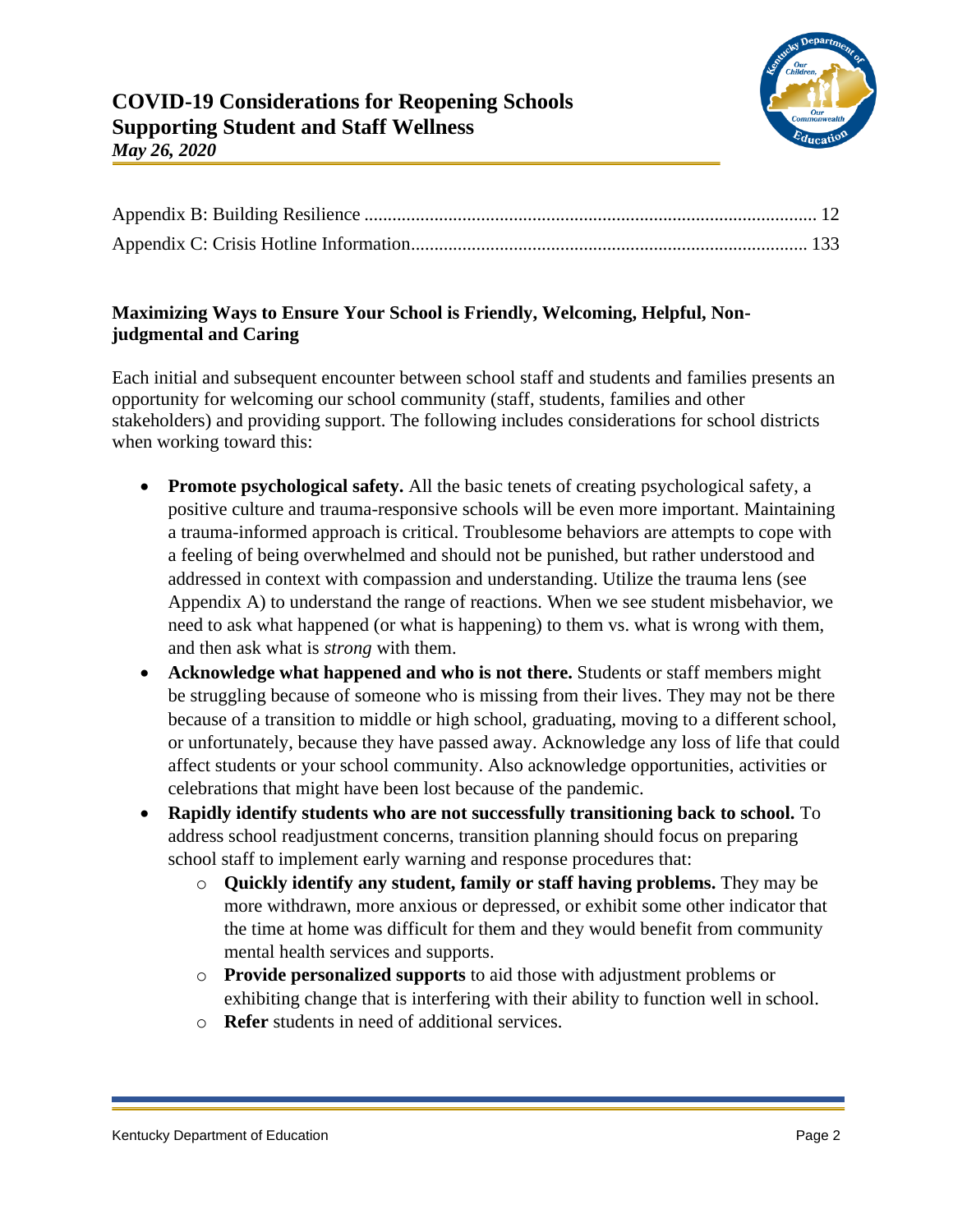

Initiate targeted social and mental health supports for those who experience major adjustment problems. This is a time to consider increasing mental health and social/emotional support staff inside schools.

## <span id="page-2-0"></span>**Monitoring for Targeted Supports**

| Look $\&$<br>Observe | • Basic necessities and practical needs (food,<br>clothing, shelter, medical care, school<br>supplies)<br>• Psychosocial needs (connection, positive<br>feedback, counseling)<br>• Academic needs for students and professional<br>supports for staff |
|----------------------|-------------------------------------------------------------------------------------------------------------------------------------------------------------------------------------------------------------------------------------------------------|
| Ask & Listen         | • Students at all levels<br>• Families through outreach and offering<br>services<br>• Staff at all levels, in formal and informal ways                                                                                                                |
| Link                 | • School-based resources (counselor, family<br>resource and youth service centers, health<br>center)<br>• Community-based resources (behavioral<br>health providers, grief counselors, health<br>clinics, social services)                            |

### <span id="page-2-1"></span>**Supporting Transitions During the First Weeks**

Schools may have to manage a variety of behaviors that jeopardize a positive school climate and may create re-traumatization for students and staff. Unstructured times at school can be challenging and potentially dangerous, especially for vulnerable students. Plan to prevent problems and encourage teaching proactive behavior during daily transitions focused on before school, moving from class to class, breaks, lunch and after school. The emphasis should be on: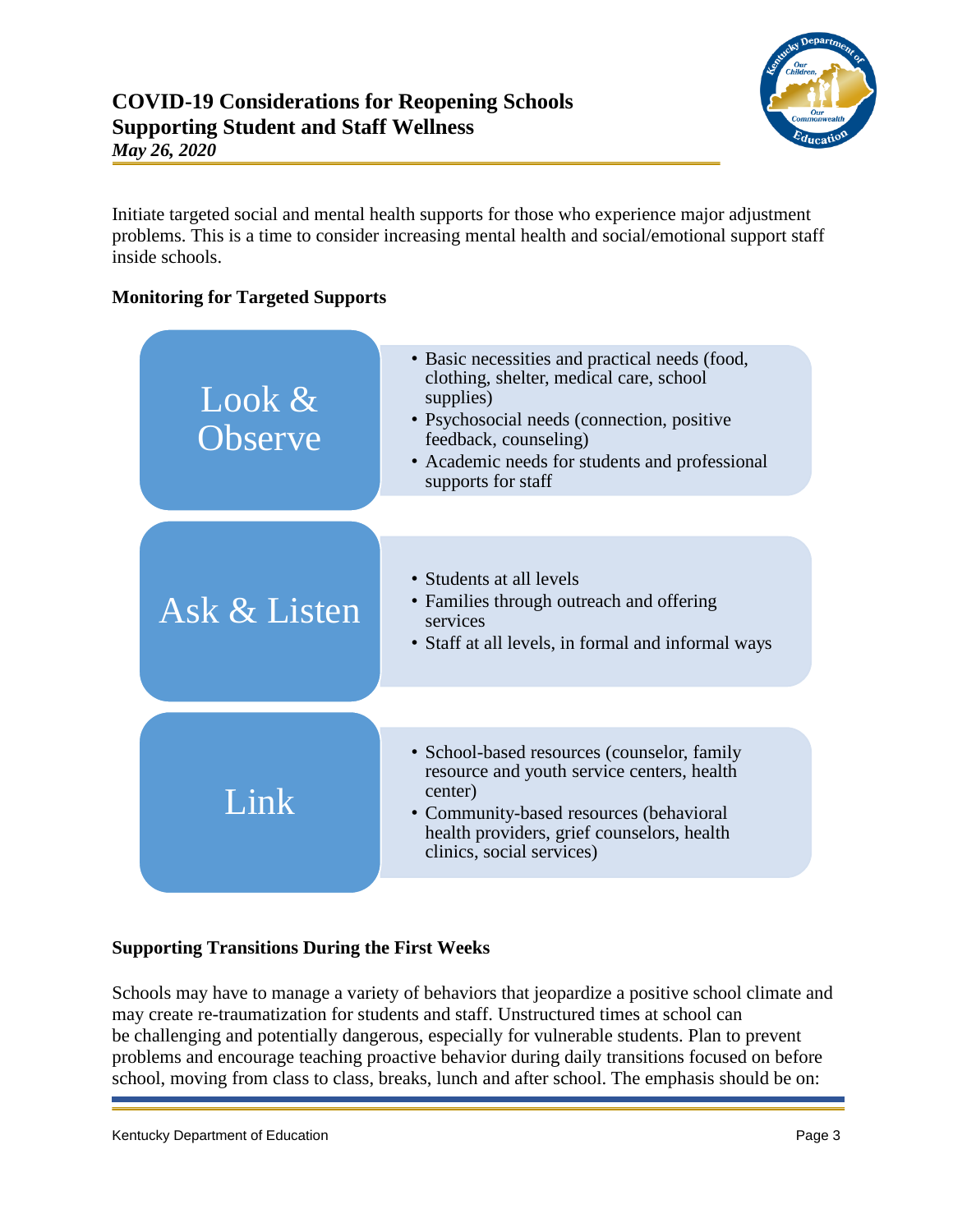

- Providing positive supervision and safety, and social supports (PBIS principles are key here)
- Providing attractive, well-designed and structured recreational, enrichment and academic support activities and mindful moments
- Responding to problems that arise in real time and framing them as teachable moments.
- Considering referrals to school mental health professionals (school counselors, social workers, psychologists or mental health counselors). If needed, these individuals may need to make referrals to community-based behavioral health agencies to assess the mental health needs of students.

| <b>Questions to Consider</b>                                             | <b>Completed</b> |
|--------------------------------------------------------------------------|------------------|
| How will everyone – staff, students and families – be welcomed, oriented |                  |
| and positively connected to the school?                                  |                  |
| What outreach will be made to those students and families who were       |                  |
| expected but did not return?                                             |                  |
| How will staff minimize problems during daily transition times (e.g.,    |                  |
| before school, during breaks, lunch and after school)?                   |                  |
| How will we provide supports for (and not punish/re-traumatize) those    |                  |
| not adjusting well?                                                      |                  |
| How can we incorporate social and emotional learning activities in every |                  |
| classroom, at the beginning, middle or end of every lesson?              |                  |
| What structures, activities and programming will we have in place to     |                  |
| facilitate a culture where everyone feels safe, valued and cared for?    |                  |
| What resources/partners are available to assist students who may need    |                  |
| additional services?                                                     |                  |

### <span id="page-3-0"></span>**Reopening Schools with a Sense of Exciting Renewal: Generating Hope and Resilience**

Creating an optimistic mood and sense of excitement for staff requires welcoming and supportive activities that highlight how much everyone is valued and the critical role they play, along with an exciting agenda for renewal; plans for making renewal a reality; new opportunities for engagement of everyone; and some key players (e.g. classified staff) taking on leadership roles.

Consider a kick-off renewal planning group/committee to:

• Publicize what makes the coming year so special (e.g., a colorful handout, a feature on the website, a news release, email announcements, a brief video, etc.)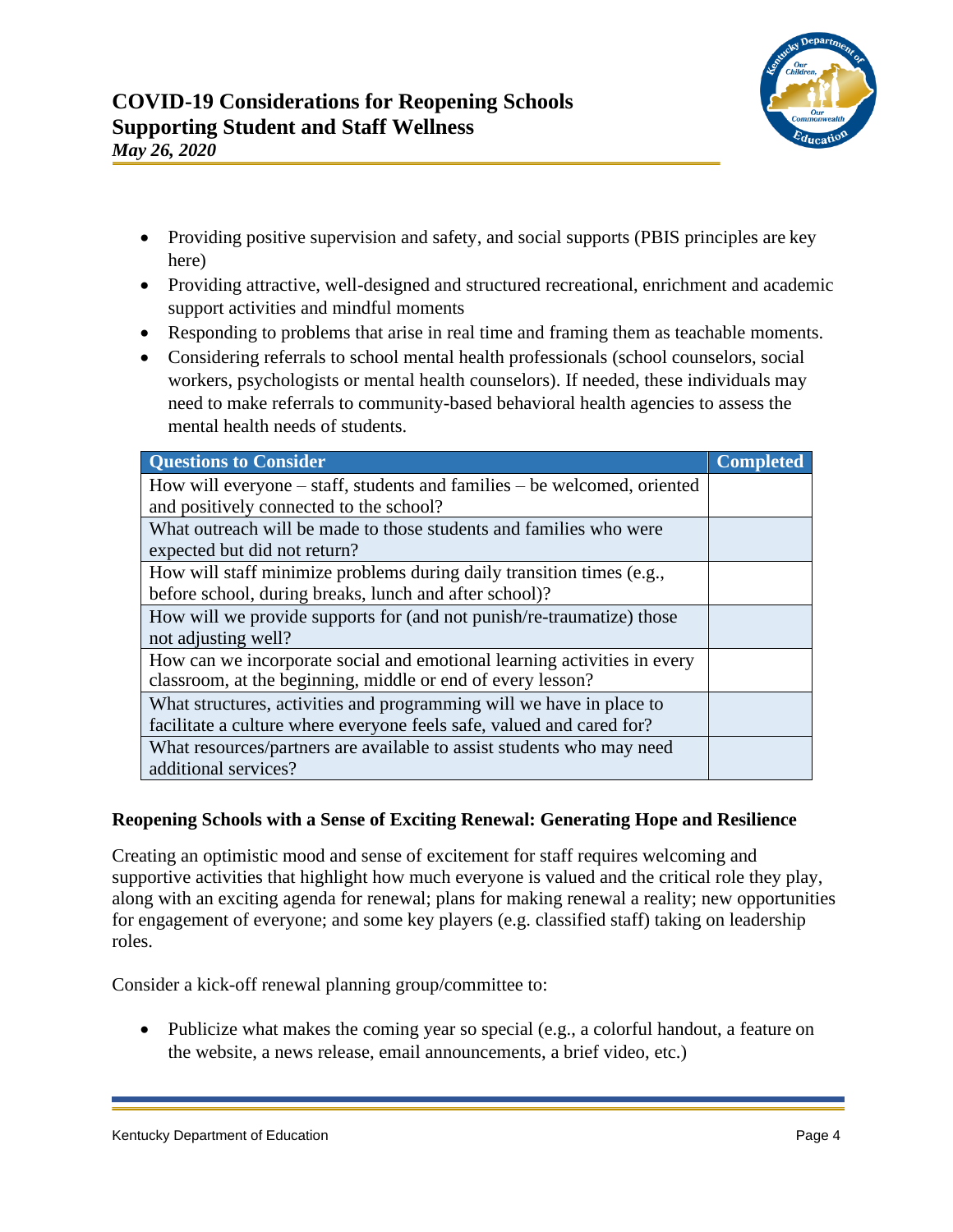

- Plan several kick-off events, (if these events comply with safety and health guidelines from the Kentucky Department for Public Health and the U.S. Centers for Disease Control and Prevention), such as:
	- o Keynote presentations by leadership that focus on renewal and hope, followed immediately by small groups discussions focused on ways each stakeholder can play a role in making renewal a reality. Ask what personnel and other stakeholders will need in order to take on a meaningful role.
	- o Welcoming events for teachers and staff, families, students and community members (including volunteers), with buddy and mentor systems set up to support newcomers until they are effectively functioning. *(Note: Welcoming events are not informational sessions. They are meant to be celebratory and relationshipbuilding. A cap to the series of welcoming events could be a communal picnic open to all stakeholders.)*
	- o First day and first week welcoming and transition supports for all students.
	- o Substantive orientations and support for newcomers (e.g., teachers, staff, families, students and volunteers).
	- o Identifying and correcting any problems that arise early in the re-entry process.
	- o Celebrating work and publicizing outcomes.

| <b>Questions to Consider</b>                                            | <b>Completed</b> |
|-------------------------------------------------------------------------|------------------|
| How can our leadership team embrace and communicate to staff that we    |                  |
| can get through this and that we have an opportunity to create a new    |                  |
| perception of our school?                                               |                  |
| How can our leadership team show all staff their voice matters and we   |                  |
| need their engagement in helping us create kickoff events that will get |                  |
| students/families excited about the new school year?                    |                  |
| How can we celebrate the return of staff and students?                  |                  |
| What new traditions can we start that give staff and students           |                  |
| opportunities to be recognized?                                         |                  |

### <span id="page-4-0"></span>**Addressing Grief, Loss and Traumatic Stress for Staff and Students**

<span id="page-4-1"></span>Preparing Staff to Respond to those Experiencing Grief and Loss

Grieving and traumatic grief disrupt normal functioning. Everyone will need to feel they are in a safe place to express and work through their loss and traumatic stress.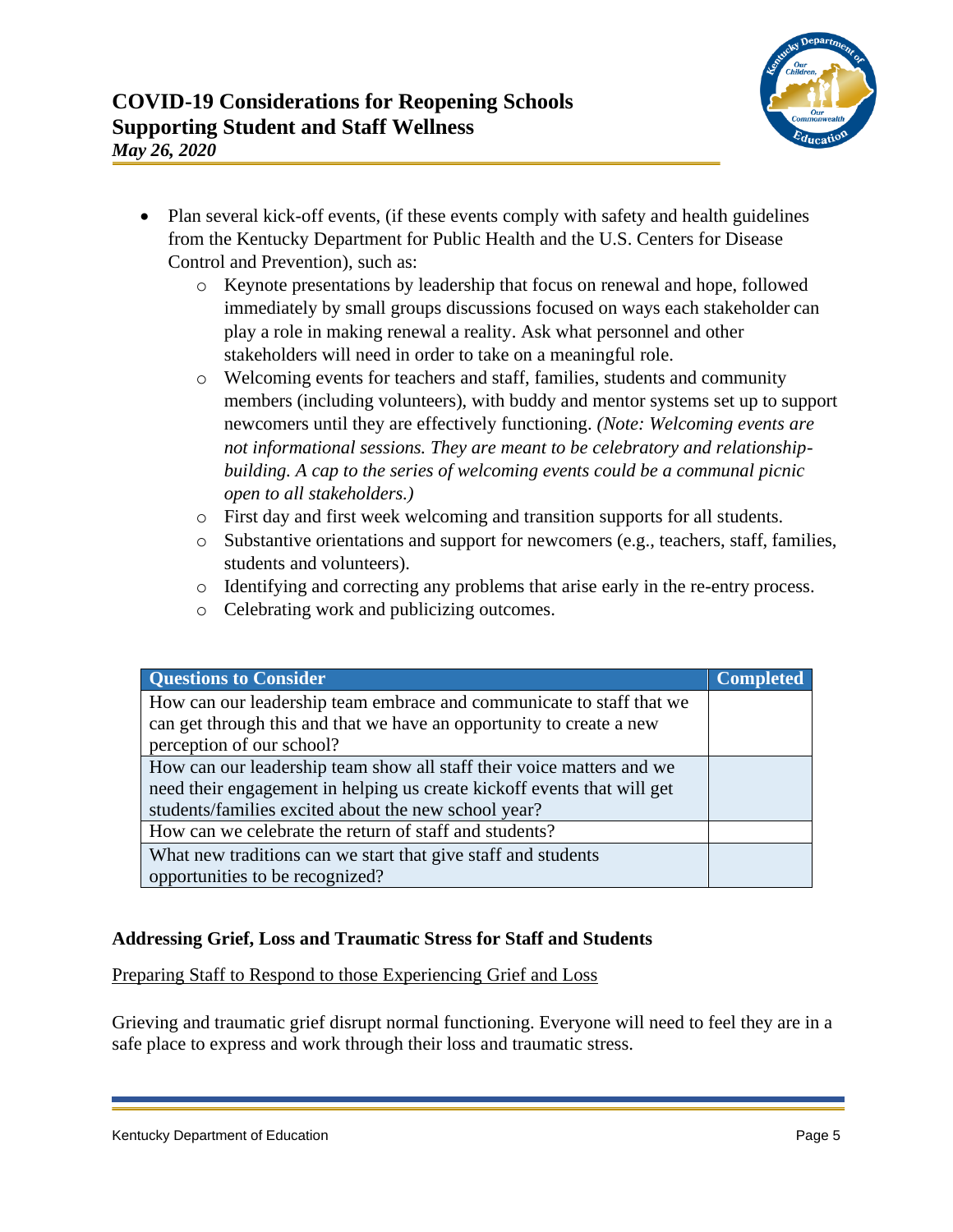

Make sure school staff recognize grief and loss can apply to experiences, milestones and changes as well as the literal loss of people or things – and those losses will feel big to students and should be taken seriously and not dismissed as "less than" other, more impactful losses in the adult world.

Staff should understand the basic stages of grieving (these can occur in any order):

- **Shock:** Usually the first reaction, often experienced as numbness or physical pain and withdrawal.
- **Denial:** Acting as if no loss has occurred to avoid the painful feelings and thoughts.
- **Depression:** Feeling pain, despair and emptiness is not always accompanied by a visible or expected emotional release such as crying.
- **Guilt:** Self-blame for not having expressed more caring or a belief the loss was his/her fault.
- **Anxiety:** Panic reactions as reality sets in.
- **Aggression:** A misdirection of anger and frustration and a lack of control. Trusted teachers may have negative moods and behaviors directed toward them and see that as rejection, when it is a confirmation of the safe space they have created.
- **Reintegration:** Loss is accepted (although there may be periods of relapse).

### <span id="page-5-0"></span>**Helping Others Dealing with Loss**

To help others deal with loss:

- First acknowledge what has happened. Say something like, "It's really hard to lose someone we are close to or know. In our school community, we lost (insert applicable name)." Then normalize the range of emotions that may be experienced. Encourage talking about what happened and how they feel. ("Tell me what you're feeling." "I'm so sorry.") Ensure this conversation is happening in a safe space where there is truly time to communicate, share, empathize and grieve as a group. Remember that adults do not need to hide their own process, challenges or grief. Adults being open and vulnerable likely will encourage students to share. Adults must do this in a regulated manner (i.e. controlled vulnerability).
- **Allow others to express their reactions and then validate the emotions that emerge at each grief stage.** Offer time for them to share feelings and facilitate the process with warmth and understanding. Validate the feelings expressed – even if they seem harsh. There may be expressions of anger, fear, guilt or other emotions that do not seem reasonable to you but feel very real to your student. Some may even indicate relief that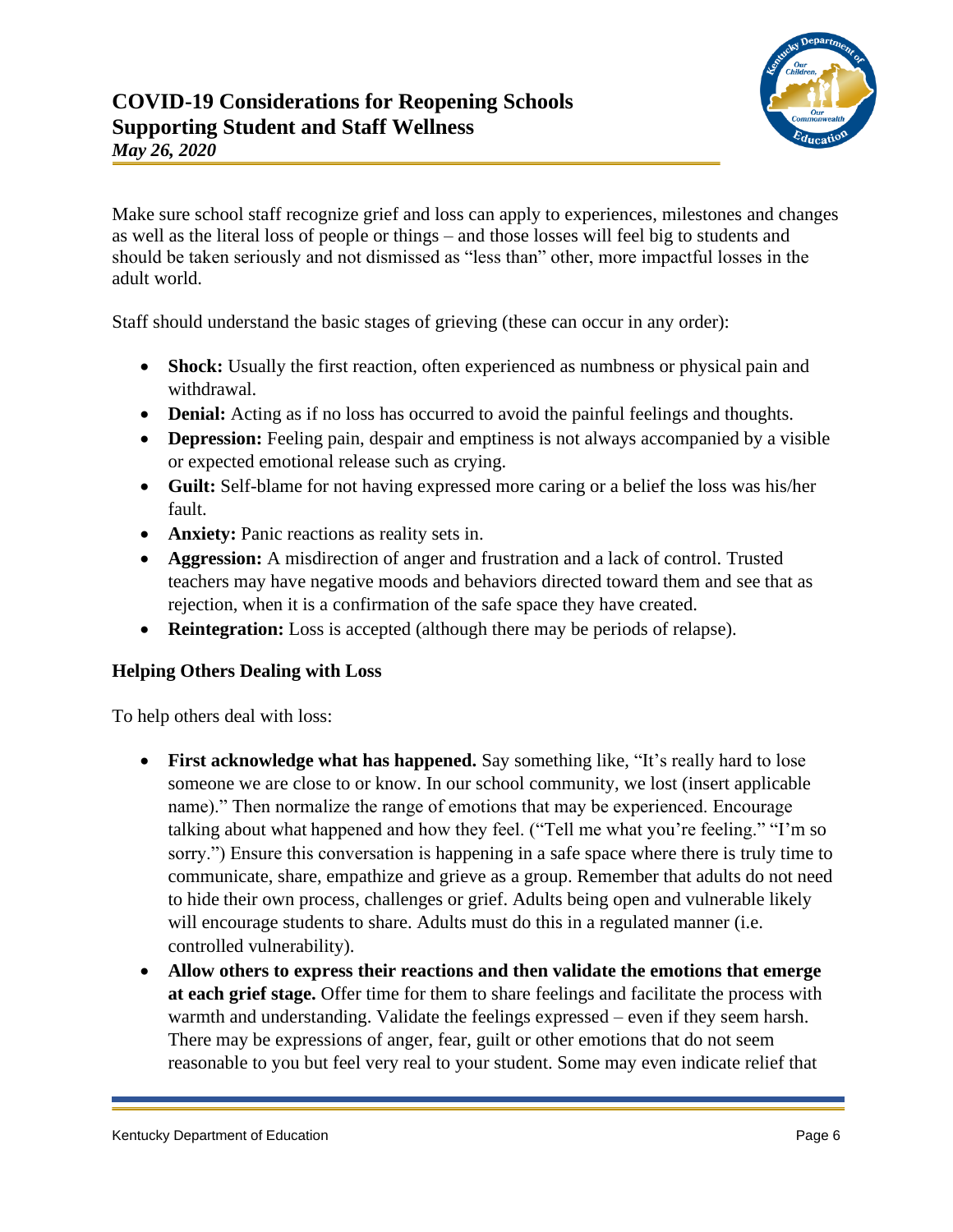

what happened to someone else did not happen to them. Others may find it hard to express anything. All students need to be reminded that there is no right or wrong way to feel: It is OK to cry, it is OK to feel numb.

• **Be sure students and staff are prepared for what to say and how to act.** It is critical that they not shy away from someone who is grieving ("Glad you're here, sorry about your brother." "When you feel like it, I'm here to listen.").

### <span id="page-6-0"></span>**Helping Students Who are Grieving and Reluctant to Return to School**

There are several ways to help students who are grieving and reluctant to return to school:

- **Outreach:** A home visit can help assess needs and how to address them. A step-by-step plan can be made with the individual's family.
- **Special support and accommodations at school:** Steps should be in place to inform teachers and other staff about plans and specific ways to help a student or colleague readjust. Supports include connecting the person to special friends and counselors who will be especially supportive, identifying constructive coping strategies to use in school settings, and ensuring the student feels a sense of control in the process.
- **Counseling**: This can help the person through the stages of grief and support strategies to return to school.

### <span id="page-6-1"></span>**Preparing for, Understanding and Responding to Traumatic Stress Responses in Students and Staff**

Several key COVID-19 stressors include anxiety about exposure and illness; limited connections to others; a limited support system; lack of cognitive stimulation; monotony; limited access to normal coping strategies; stressed family members; limited resources; financial stress; losses and grief; and uncertainty. Here are some of the ways stressors that are experienced may be expressed by students and staff:

| <b>Signs of Stress in Students</b>                                                                                                                                                                                                                                     | <b>Signs of Stress in Staff</b>                                                                                                                                                                             |
|------------------------------------------------------------------------------------------------------------------------------------------------------------------------------------------------------------------------------------------------------------------------|-------------------------------------------------------------------------------------------------------------------------------------------------------------------------------------------------------------|
| Clingy, whiny, tearful, frightened, anxious<br>Agitated, hyperactive, over-reactive<br>Irritable, impatient, aggressive, angry<br>Withdrawn, disengaged, lethargic,<br>depressed, sad, hopeless, suicidal<br>Poor concentration, limited<br>comprehension, poor memory | Anxious, fearful<br>$\bullet$<br>Depressed, sad, withdrawn, less engaged,<br>absent<br>Irritable, impatient, frustrated, angry,<br>explosive, over-reactive<br>Agitated, poor concentration, poor<br>memory |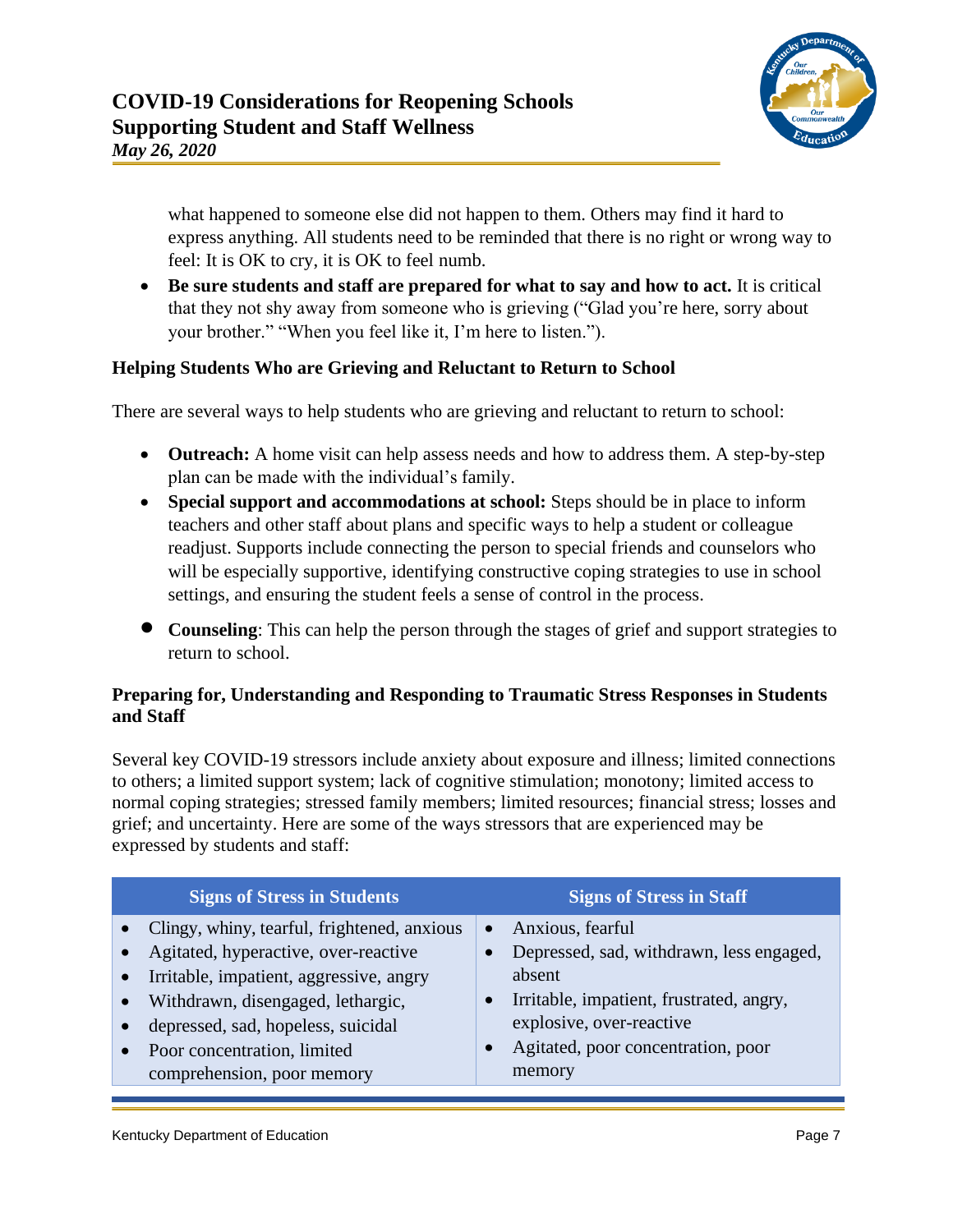

- Vague physical complaints
- Sleep disturbance, appetite disturbance
- Seeking attention, "in your face"
- Vague physical complaints, headaches, GI problems, sleep disturbance, appetite disturbance
- Overwhelmed, confused, difficulty with problem-solving or making decisions
- Loss of creativity, lack of motivation

Staff and students alike are at risk of an exacerbated stress response if they also have experienced recent loss or history of significant loss; past or current exposure to trauma; pre-existing behavioral health concerns or history of such; limited support systems in family, community or workplace; a feeling of isolation; difficulty with attachment and relationships; or poor or limited coping skills and supports.

## <span id="page-7-0"></span>**Creating a Space Where People Feel Safe, Respected and Cared For**

Creating a space where people feel safe, respected and cared for is essential to addressing traumatic stress at the beginning of and throughout the year. The following may help:

- **Consider a whole-school or whole-class brief lesson** on how traumatic stress impacts our brains to help normalize and reduce shame, as well as lessen the likelihood that schools will engage in punitive re-traumatizing reactions.
- **Encourage self-compassion** and provide time, spaces and places for embedding self-care activities for both students and staff. Group spaces, breathing together, journaling time, etc., can be integrated into classroom activities and staff meetings and routines.

| <b>Questions to Consider</b>                                                   | <b>Completed</b> |
|--------------------------------------------------------------------------------|------------------|
| What do we have in place to support students and staff who appear to be deeply |                  |
| sad, withdrawn or in distress?                                                 |                  |
| What community resources do we have to support staff and students?             |                  |
| Are our counselors situated to handle many individual counseling sessions with |                  |
| students in need?                                                              |                  |
| What do we have in place to support Tier 3 students (students who we think     |                  |
| may be at risk of harming themselves or someone else)?                         |                  |
| Have we made time for our counselors to address the mental health of           |                  |
| students through Tier 1 instruction (whole group guidance) and Tier 2 direct   |                  |
| student services (individual or small group counseling)?                       |                  |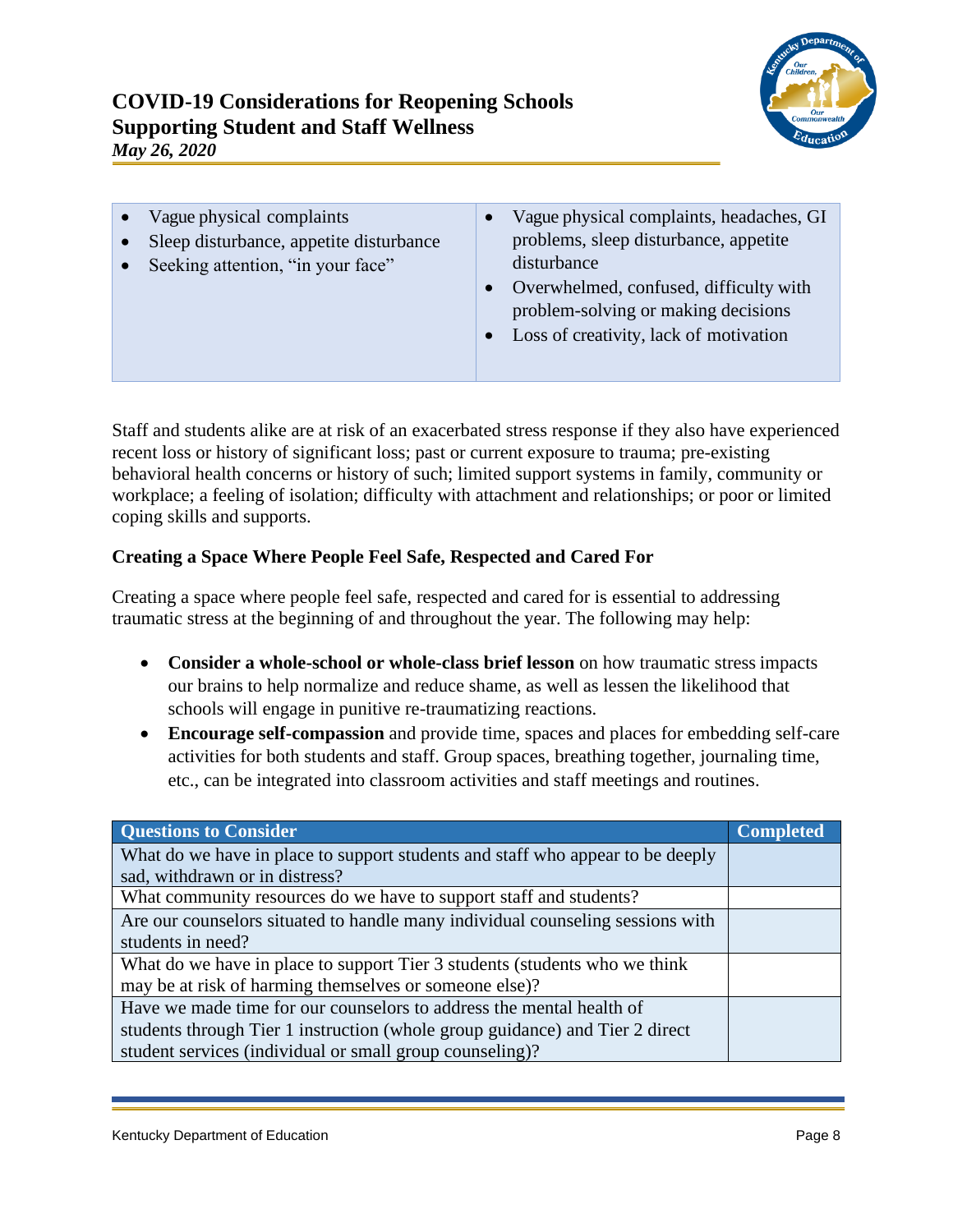| Have we been clear on the protocol for teachers to let counselors know when a<br>student is in distress and how they should go about doing this? |  |
|--------------------------------------------------------------------------------------------------------------------------------------------------|--|
| What other support staff do we have in place to help students who need extra<br>support?                                                         |  |
| What buddy/peer support systems can be set up to support connection among<br>students (especially in the case of closing again)?                 |  |

### <span id="page-8-0"></span>**Re-engaging Students Disconnected in Instructional Activity**

There are several ways to re-engage students who become disconnected in the class. Here are some suggestions:

- **Understand their mindset.** [Watch this brief video about the Learning Brain vs. the](https://www.youtube.com/watch?reload=9&v=KoqaUANGvpA) [Survival Brain.](https://www.youtube.com/watch?reload=9&v=KoqaUANGvpA) It explains that when children are in survival mode (Survival Brain), the Learning Brain is stifled. Adults can help students shift into the Learning Brain by creating a physically and psychologically safe environment.
- **Providing student choice and voice is important.** Personalization and differentiation are going to be key in all classrooms. Students are going to come back with varying experiences and responses to the pandemic. For some, engaging in typical teaching and learning activities may be comforting. For others who may be in "Survival Brain," they may not have the capacity to interact in this way.
- **Do not make tasks high stakes.** This increases the likelihood of compounding existing stressors.
- **Plan for student engagement** by ensuring the instructional approach honors student needs, circumstances and interests while being relevant and valuable to their lives. Students must perceive the tasks given to them as attainable and worthy of their participation.

### <span id="page-8-1"></span>**Incorporating Brain/Body Breaks into Daily Lessons**

Provide brain and body breaks to support both academic and social/emotional learning:

- **Squeeze muscles**: Starting at your toes, pick one muscle and squeeze it tight. Count to five. Release, and notice how your body changes. Repeat exercise moving up your body.
- **Belly breathing:** Put one hand on your stomach and one hand on your chest. Slowly breathe in from your stomach (expand like a balloon) and slowly breathe out (deflate).
- **Mindful meal/snack:** Pay attention to the smell, taste and look of your food. No multitasking.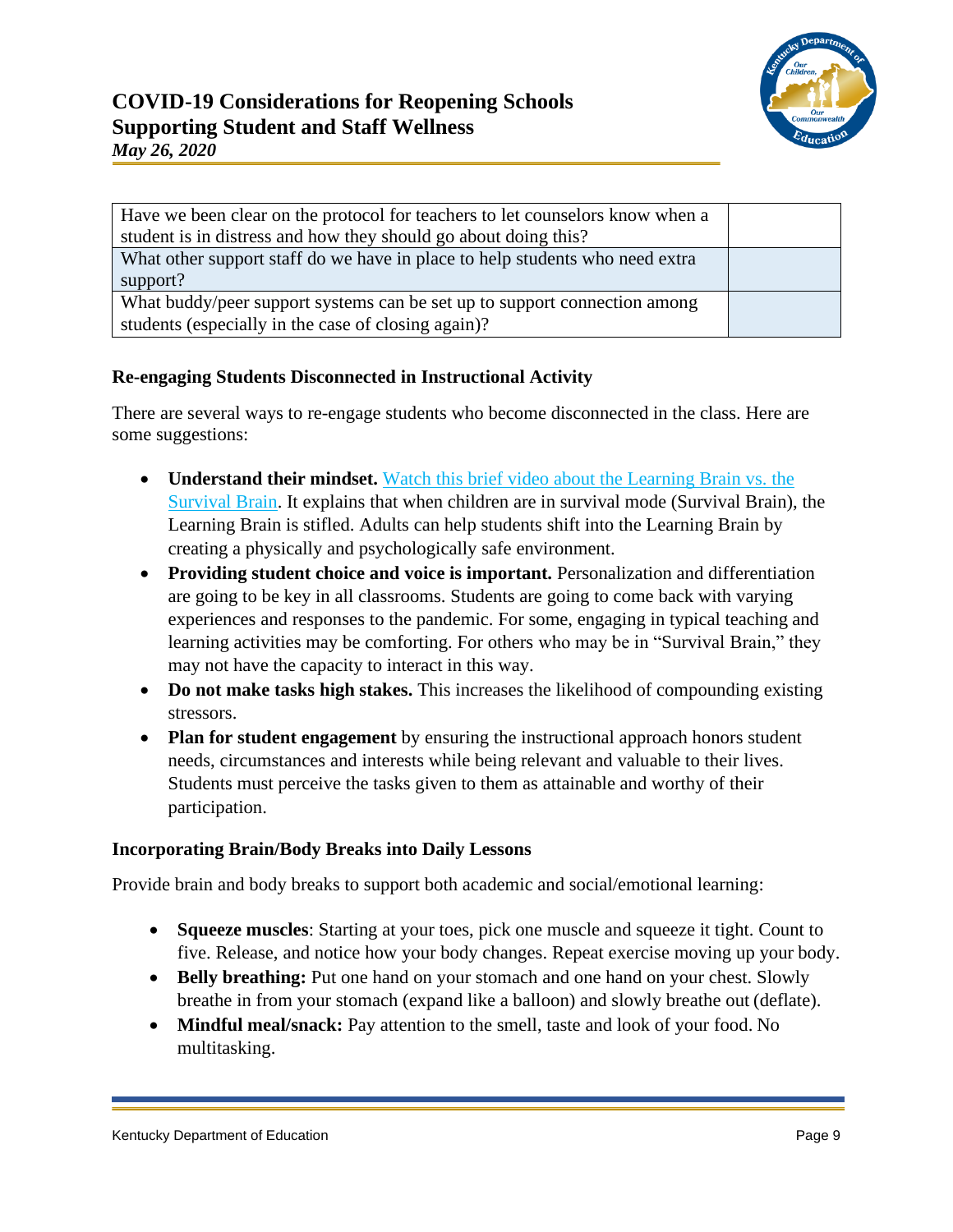

- **A restful moment:** Sit in a relaxed, comfortable position. Pick something to focus on, like your breath. When your mind wanders, bring your attention back to your breath.
- **Blowing bubbles:** Notice their shapes, textures and colors.
- **Coloring:** Color something. Focus on the colors and designs.
- **Listening to music:** Focus on the whole song or listen specifically to the voice or an instrument.

*(See "Building Resilience" chart in Appendix B)*

| <b>Questions to Consider</b>                                                                                                                                                       | <b>Completed</b> |
|------------------------------------------------------------------------------------------------------------------------------------------------------------------------------------|------------------|
| What am I doing to create a physically and psychologically safe classroom to<br>support students in both "Learning Brain" and "Survival Brain"?                                    |                  |
| Are we engaging our students in a manner that honors their voices and<br>choices?                                                                                                  |                  |
| How do we create tasks that do not convey high stakes or pressure?                                                                                                                 |                  |
| Are our lessons relevant and engaging to the lives of students?                                                                                                                    |                  |
| Am I taking care of myself so I can engage with students in a calm, warm and<br>caring manner?                                                                                     |                  |
| How are we going to communicate to students the various help/supports they<br>can reach out to if schools are closed again? (See "Crisis Hotline Information"<br>in Appendix $C$ ) |                  |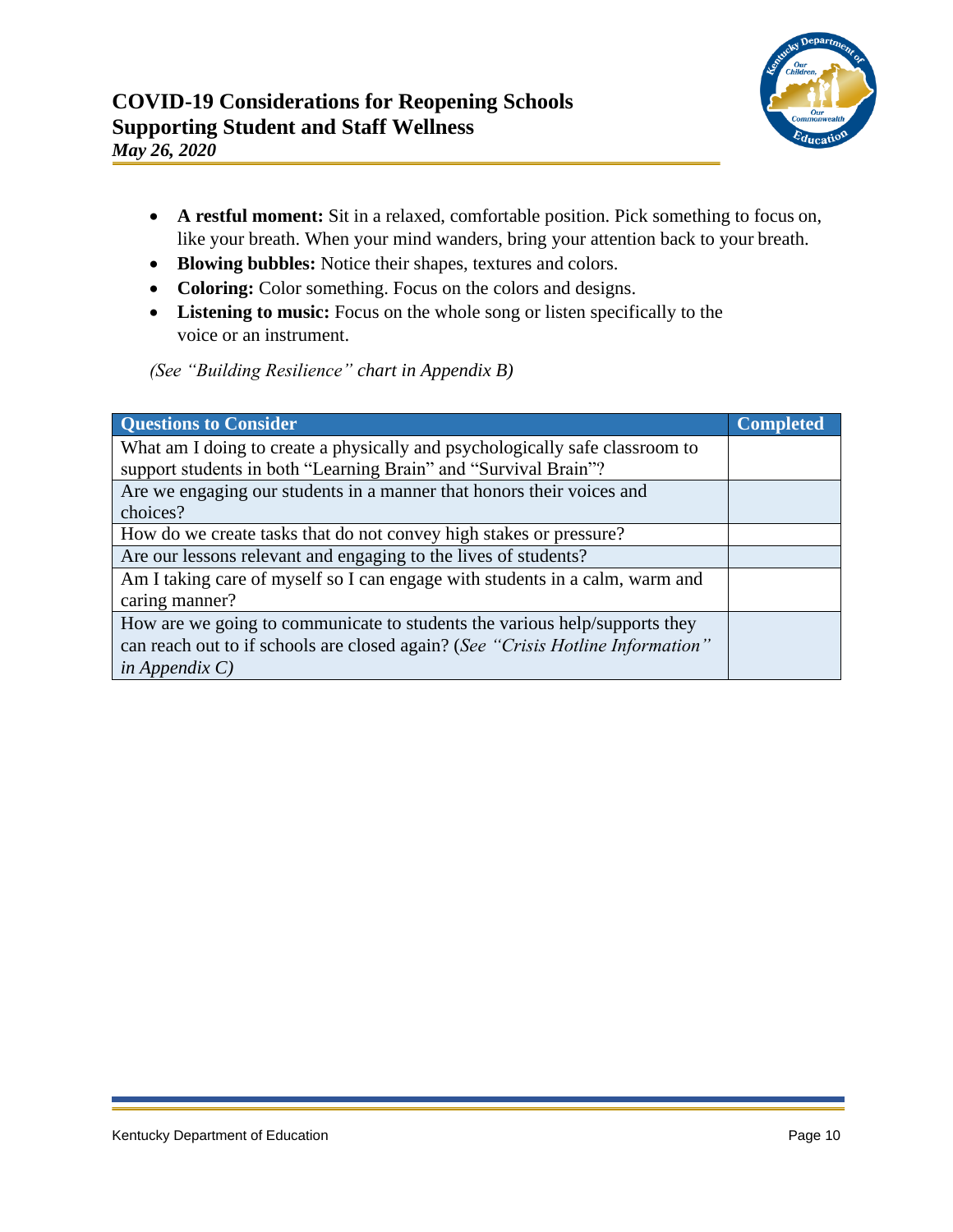

#### <span id="page-10-0"></span>**Appendix A: Wearing a Trauma Lens**

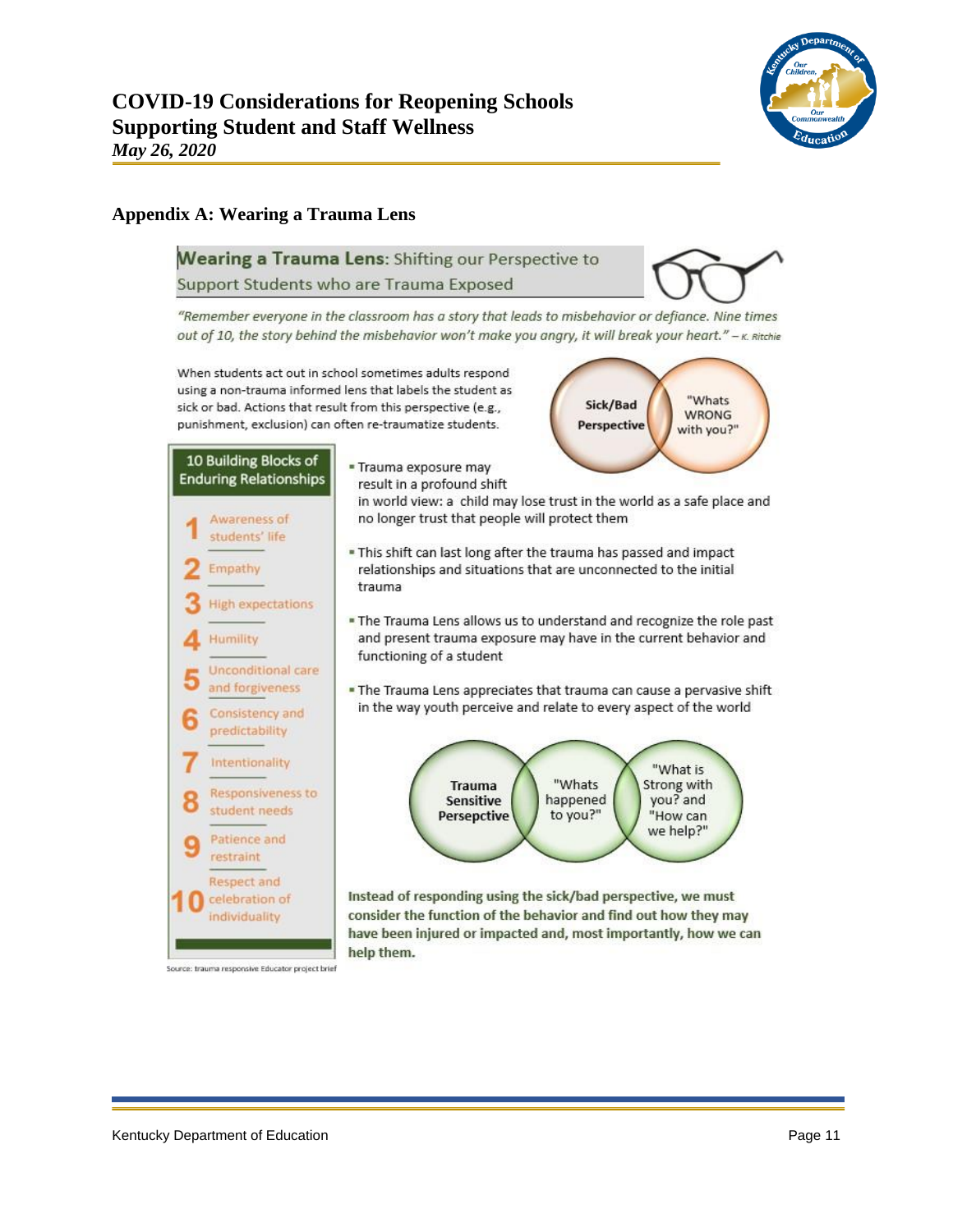

# <span id="page-11-0"></span>**Appendix B: Building Resilience**

| Connection                      | • Frequent, sustained outreach<br>• Mentors/buddies<br>• Check-in, check-out                      |
|---------------------------------|---------------------------------------------------------------------------------------------------|
| Safety                          | • Normalize stress response<br>• Look, ask and listen<br>• Model appropriate emotional expression |
| <b>Nutrition &amp; Exercise</b> | • Healthy snacks<br>• Recess<br>• Movement breaks                                                 |
| Competence                      | • Frequent, targeted affirmation<br>• Small chunks<br>• Repetition, patience                      |
| Empowerment                     | • Choice<br>• Voice<br>• Flexibility                                                              |
| Self-Regulation                 | • Social/emotional learning and emotional<br>literacy<br>•Mindful focusing<br>•Regular breaks     |